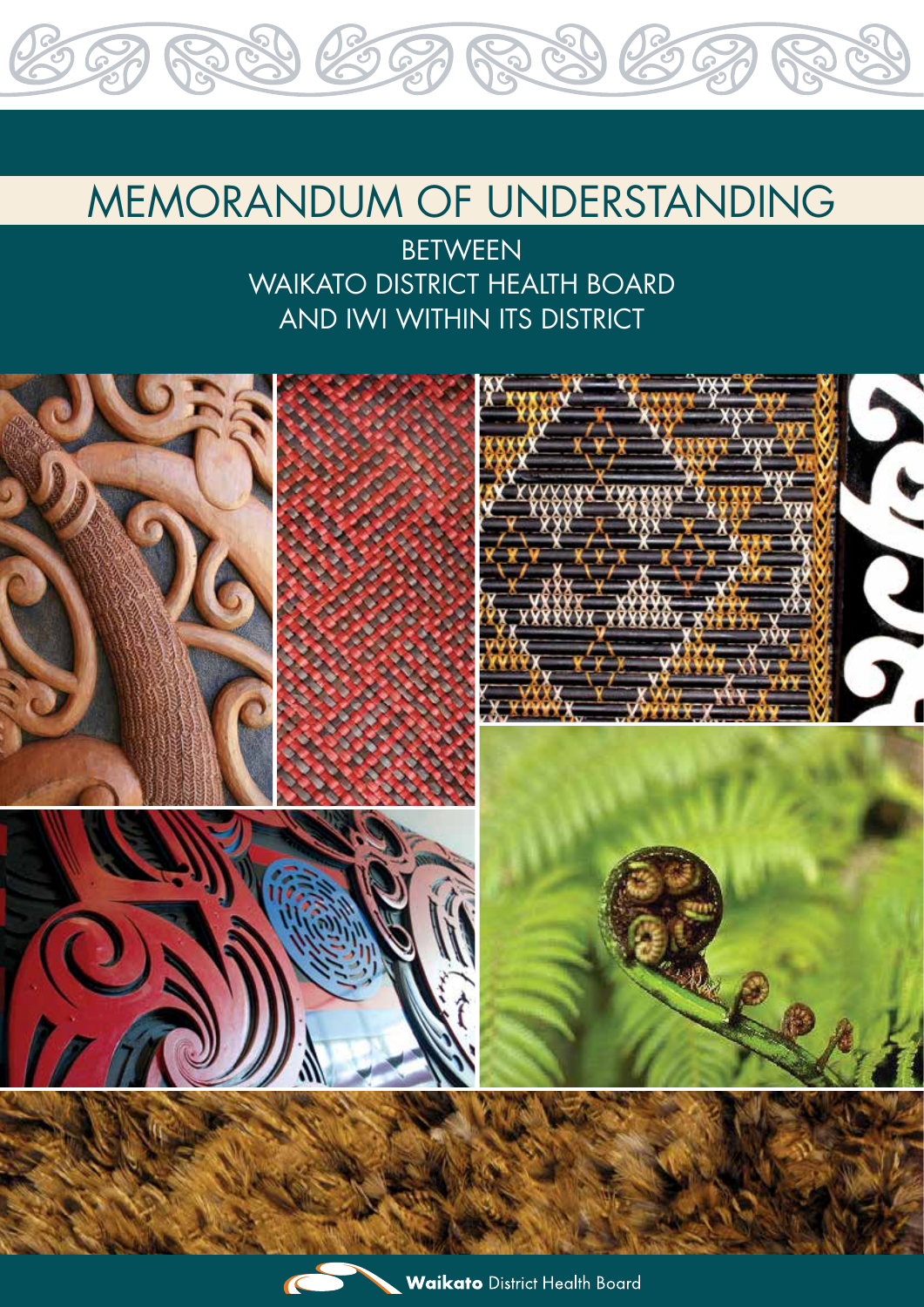# INTRODUCTION

### 1.0 The Parties

- 1.1 The Waikato District Health Board is a statutory corporation established under the New Zealand Public Health and Disability Act 2000.
- 1.2 The Iwi (Ngāti Maniapoto, Hauraki, Waikato-Tainui, Raukawa, Ngāti Tuwharetoa, Whanganui), Te Rūnanga O Kirikiriroa (Urban Māori Authority) and Kaunihera Kaumātua represent the interests of Māori within the area of the Waikato DHB.
- 2.0 Definitions
- 2.1 Board means the Waikato District Health Board.
- 2.2 The Iwi and Te Rūnanga O Kirikiriroa means Ngāti Maniapoto, Hauraki, Waikato-Tainui, Raukawa, Ngāti Tuwharetoa, Whanganui, and Te Rūnanga O Kirikiriroa, Kaunihera Kaumātua (Council of Māori Elders from within the area of the Waikato DHB).
- 2.3 Statutory committees mean committees as required under the Act and any other newly formed statutory committees.
- 2.4 Council means the Iwi Māori Council.
- 2.5 The Act means the New Zealand Public Health & Disability Act 2000.
- 2.6 The Provider-arm means services that are directly delivered by the DHB, these are not contracted services.
- 2.7 The Kaunihera Kaumātua representatives are the appointed Chair of the Waikato DHB Kaunihera Kaumātua and one other member of the Kaunihera

## 3.0 The Act

- 3.1 The Act provides for mechanisms to enable Māori to contribute to decisionmaking on, and to participate in the delivery of, health and disability services.
- 3.2 These mechanisms include:
	- A prescribed function of establishing and maintaining processes to enable Māori to participate in, and contribute to, strategies for Māori health improvement.
	- A prescribed function of fostering the development of Māori capacity for participating in the health and disability sector and for providing for the needs of Māori.
	- Providing for Māori representation on the advisory committees required by the Act.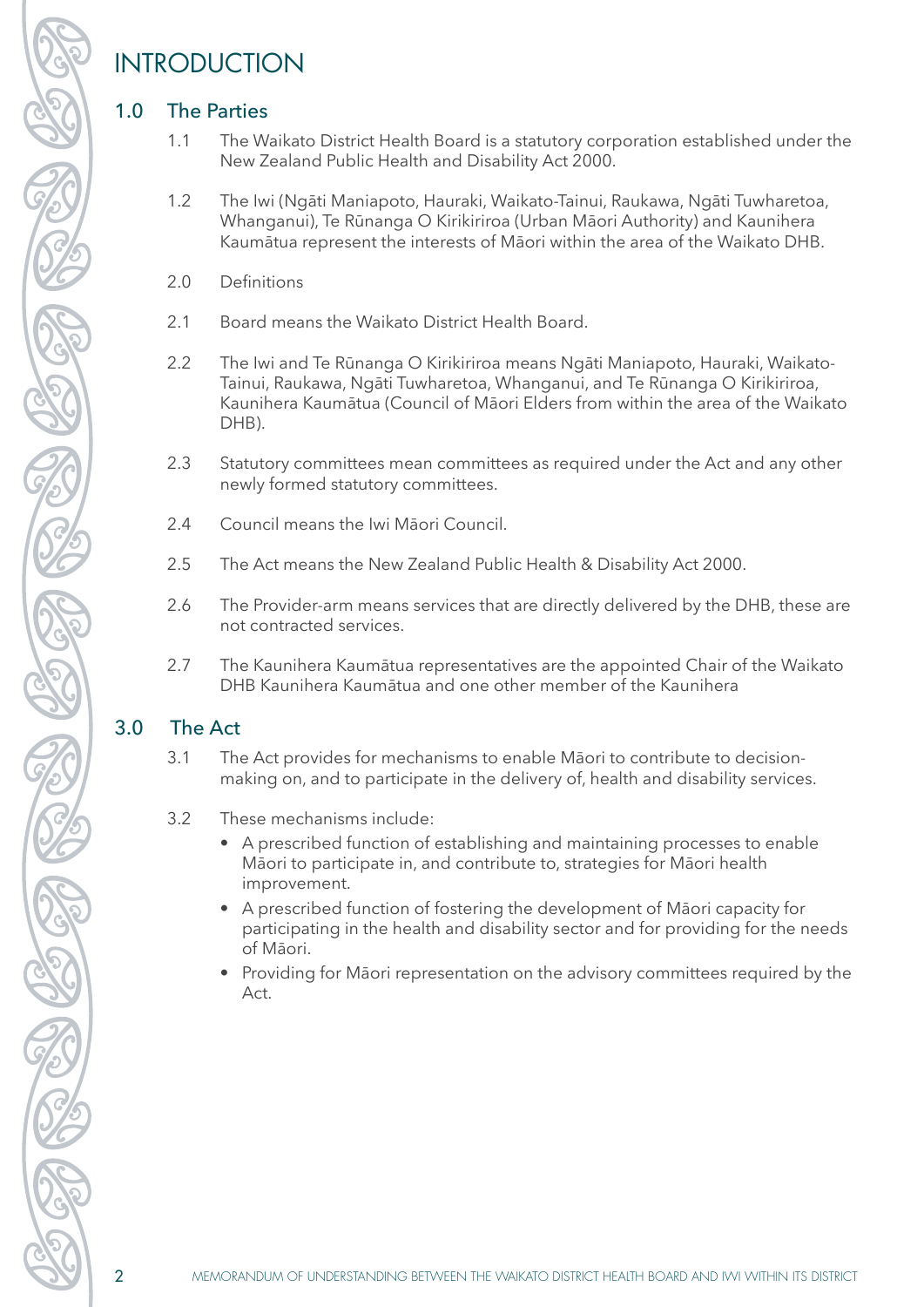# THE BOARD AND IWI MAORI COUNCIL AGREE AS FOLLOWS:

#### 4.0 The Values

- 4.1 People at heart Te Iwi Ngākaunui
- 4.2 Give and earn respect Whakamana
- 4.3 Listen to me talk to me Whakarongo
- 4.4 Fair play Mauri Pai
- 4.5 Growing the good Whakapakari
- 4.6 Stronger together Kotahitanga

#### 5.0 Relationship

5.1 Te Tiriti o Waitangi (The Treaty of Waitangi) shall guide the relationship between the Iwi Māori Council and the Waikato DHB Board. This relationship is founded on the principles of:

Partnership – working together with iwi, hapū, whānau and Māori communities to radically improve Māori health outcomes and reduce Māori health inequities, and to develop appropriate health and disability services.

Participation that requires Māori to be involved at all levels of the health and disability sector, including in decision-making and planning and development roles and the delivery of health and disability services.

Protection which requires the Government to safeguard Māori cultural concepts, values and practices, and to ensure that Māori have at least the same level of health as non-Māori.

- 5.2 That their relationship shall be built on good faith, honesty and integrity, shall be maintained in a spirit of commitment and cooperation and shall be recognised as developing over time on the basis of mutual trust.
- 5.3 That the cultural norms and values of the Waikato DHB on the one hand and the Iwi on the other shall be acknowledged, preserved and promoted in their relationship.
- 5.4 That Iwi, Te Rūnanga O Kirikiriroa are legitimate representatives of Mana whenua and maata waka and that Kaunihera Kaumātua are recognised as contributors to the maintenance and upkeep of tikanga and kawa within the district of the Waikato DHB and that the Waikato DHB is the body appointed to ensure the provision of health and disability services within its district.
- 5.5 That no party to this agreement shall take any action or participate in any activity that may adversely affect this Statement and associated documents, or any party to them.
- 5.6 To endeavour in good faith to meet the Board's obligations with respect to Māori under the New Zealand Public Health and Disability Act 2000.
- 5.7 To be committed to work collaboratively at a strategic level to achieve the goals pertaining to the impact of health and disability services on Māori.
- 5.8 To consider the appointment of representatives nominated by the Council to the statutory committees.
- 5.9 To acknowledge that consultation by the Board with the Iwi shall occur through the Council but without restricting the Council's right to suggest more extensive consultation with third parties.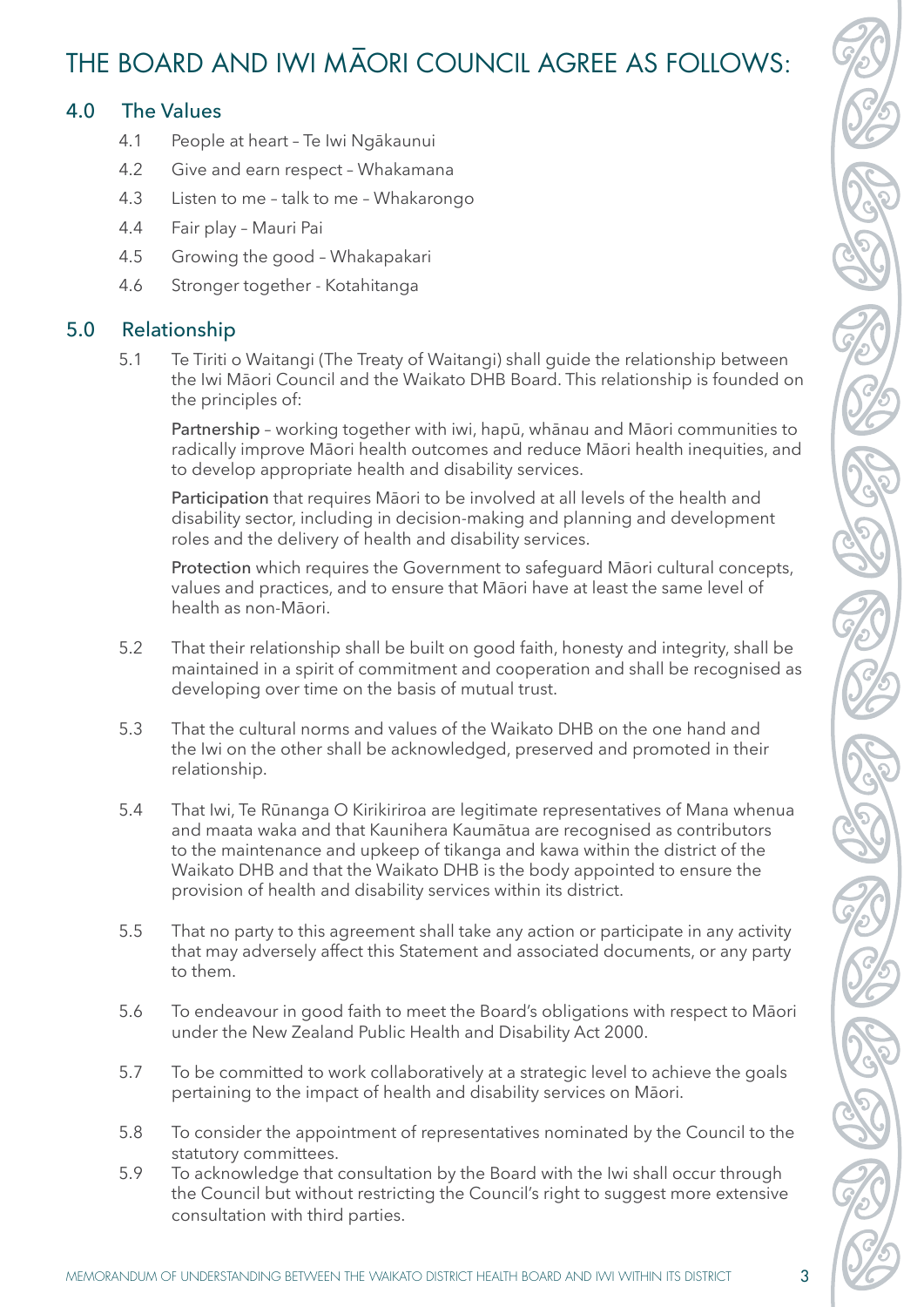#### 6.0 Goals

6.1 The overarching goal of this collaborative relationship is to radically improve Māori health outcomes, and to reduce health inequities.

6.2 The Council and the Board will give effect to this overarching goal by jointly supporting the following Māori health strategic priorities:

- Radical improvement in Māori health outcomes by eliminating health inequities for Māori.
- Promoting the implementation of the philosophy of Whānau Ora.
- • Radical improvement of mainstream responsiveness to Māori health needs.
- Ensure the growth of sustainable Kaupapa Māori health services.
- Remove barriers for Māori experiencing disabilities.
- To increase and build a sustainable Māori workforce to contribute to the delivery of excellent culturally appropriate services.
- To grow future Māori leadership in the Health and Disability Sector at governance, and service delivery levels.

#### 7.0 Roles and Responsibilities

- 7.1 The Board and Council will work together on activities associated with planning of health services in the Waikato DHB district.
- 7.2 The Board and Council will take responsibility for the activities listed below.
	- 7.2.1 The Board will:
		- (a) Involve the Council in matters relating to the development and planning of significant health initiatives in the Waikato DHB district.
		- (b) Involve the Council in decision making processes that may have a significant impact on Iwi Māori within the Waikato DHB district.
		- (c) Feedback information to the Council on significant matters that may impact on the health of Māori within the Waikato DHB district.
		- (d) Move towards ensuring every provider and employee who receives DHB funding will actively contribute to and be accountable for achieving radical improvements in Māori health outcomes, and eliminating Māori health inequities. These requirements will be stipulated in provider contracts and employee key performance indicators.

7.2.2 The Council will:

- (a) Recognise the Board as the body appointed to ensure the provision of health and disability services and Māori representation under the Act.
- (b) Acknowledge that consultation aligned to the Treaty of Waitangi, by the Board with the Iwi shall occur through the Council and that the Board shall be deemed to have discharged any obligation to bring matters to the attention of Iwi in requesting that such matters be placed on the agenda of the Council.
- (c) Maintain a Council to undertake those responsibilities set out in the terms of reference.
- (d) Operate the Council in accordance with the requirements set out in the terms of reference.
- (e) Involve the Board in matters relating to the development and planning of Māori health.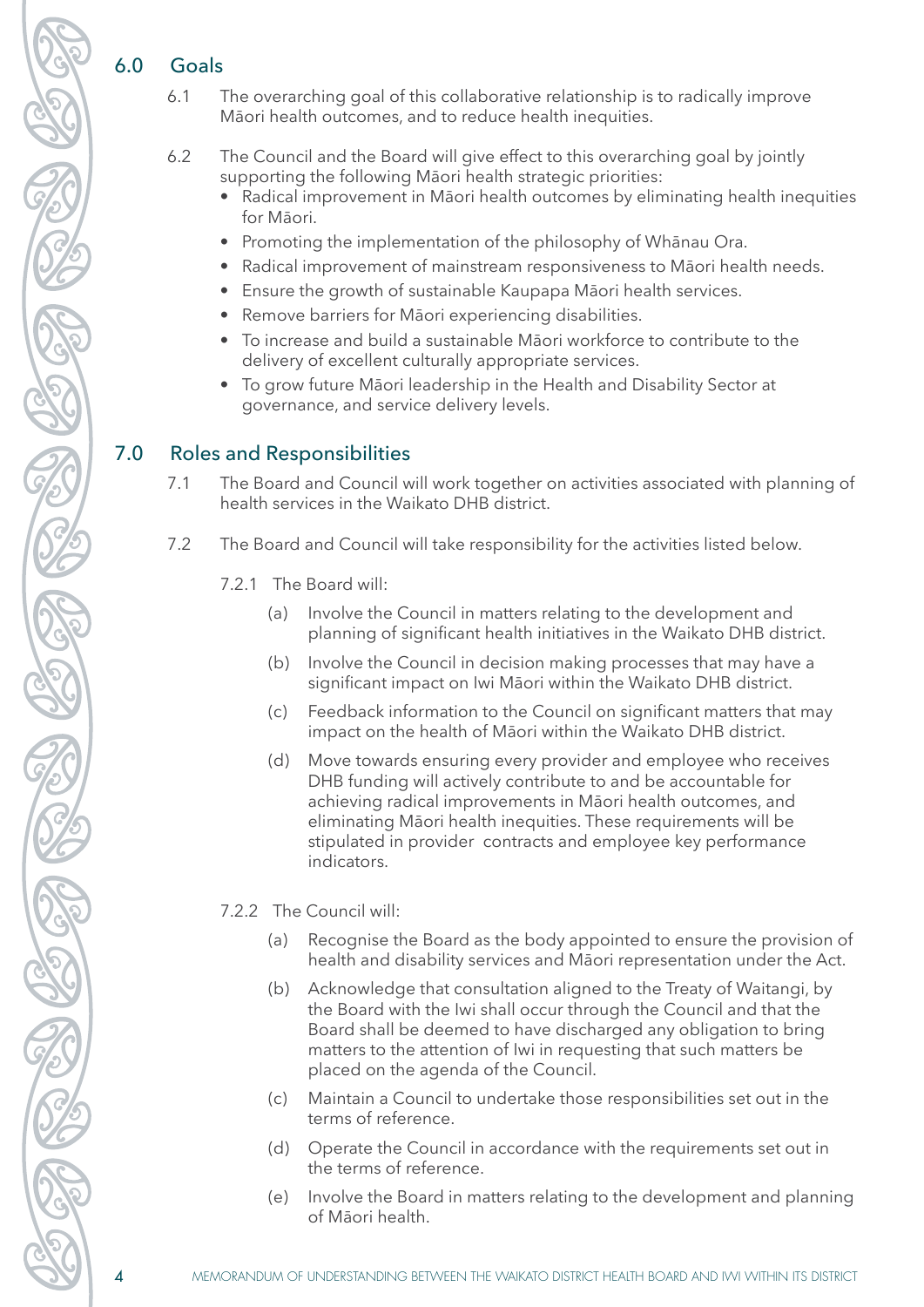- (f) Ensure that the Board is informed of decisions that are made by the Council that may have an impact on the Board.
- (g) Feedback information to hapū / iwi o Tainui, Tuwharetoa, Whanganui and maata waka on matters which may impact on the health of Māori living within the Waikato DHB district.
- (h) Assist the Board, in conjunction with the Kaunihera Kaumatua, in any matters relating to Māori customs and Tikanga (rules of conduct).
- (i) Nominate representatives for appointment to the statutory advisory committees to be rotated every three years.

#### 8.0 Ngā Hui / Joint Meetings

- 8.1 The parties will give effect to the Memorandum of Understanding through the following:
	- (a) At least 2 meetings per annum between the Board and IMC.
	- (b) The relationship between the Board and the Council will be reviewed by June of each year as an agenda item to either of the agreed meeting per annum.
	- (c) A relationship between the Council Chair, Deputy Chair and the Board Chair and Chief Executive Officer based on quarterly meetings between them.
	- (d) The Board Chair is expected to attend Iwi Māori Council meetings (where possible).
	- (e) The Chair of the Iwi Māori Council is able to attend Waikato DHB Board meetings as an ex-officio member.
- 8.2 All meetings shall observe the appropriate Tikanga and Kawa and be conducted according to the protocols and procedures of the host party.
- 8.3 When required, the parties may nominate and engage independent meeting facilitators selected by mutual agreement.
- 8.4 Written record of the resolutions of these meetings shall be kept and when required, circulated as an action list to each party's principal representative. Resolutions will be mutually agreed by both parties.
- 8.5 Subject to the provisions of the Official Information Act 1982, no record of these meetings shall be circulated beyond the representatives of the parties without prior approval of the respective principal representatives.
- 8.6 The parties shall provide secretarial services for meetings from their own resources as required.
- 8.7 Each party shall be entitled to adjourn meetings by simple verbal notification for the purpose of holding a "caucus" meeting, but no such adjournment shall exceed one hour.

# AMENDMENT OF AND WITHDRAWAL FROM MEMORANDUM

#### 9.0 Review of Memorandum

- 9.1 This Memorandum shall be amenable to amendment by agreement of all parties to it at the time amendment is proposed. Review should occur every three years from the date it is given effect.
- 9.2 The parties to this memorandum shall be free to withdraw from it upon giving three months' notice to the other parties.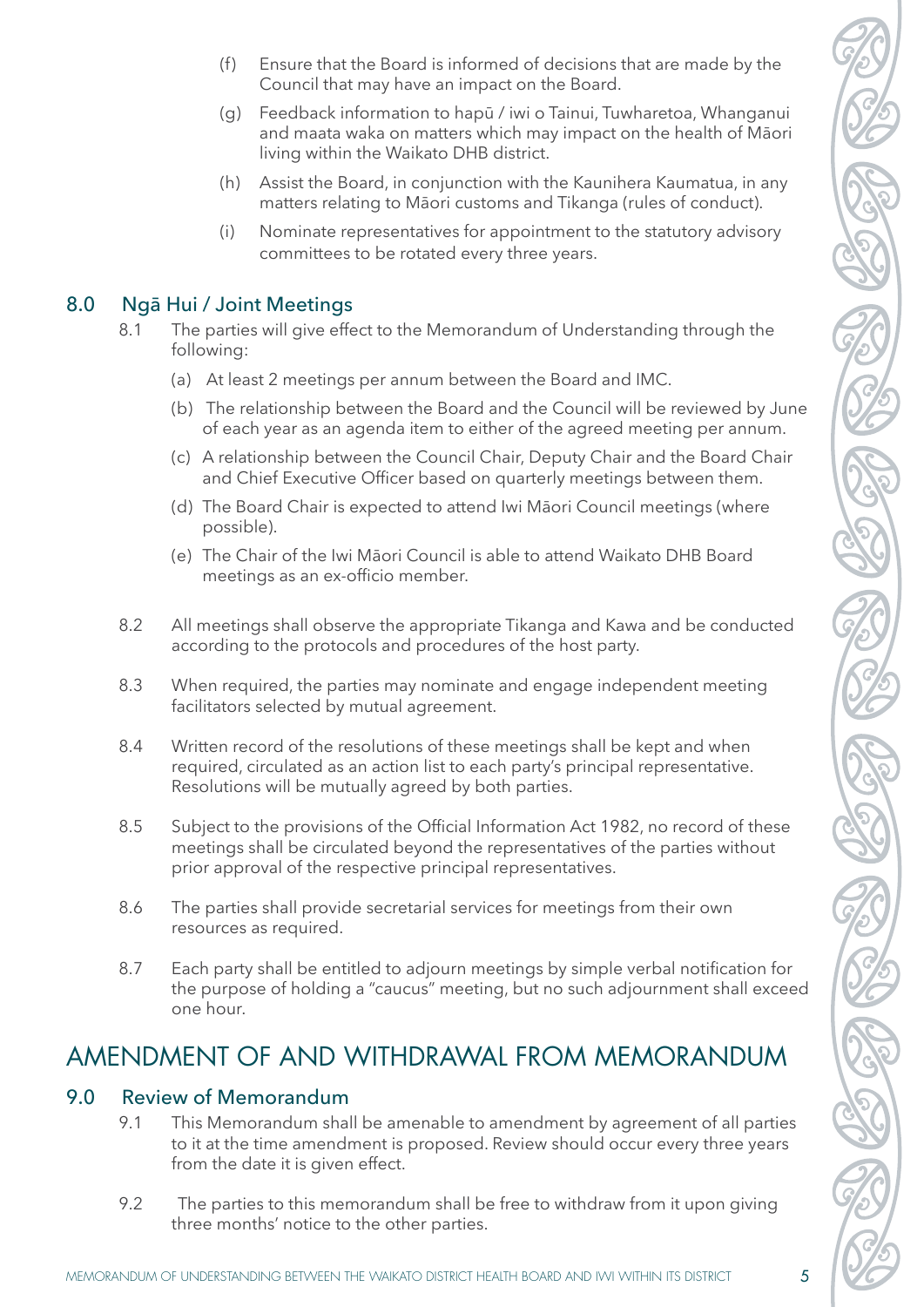## 10.0 Signatories

 $\overline{a}$ Waikato District Health Board Maniapoto Māori Trust Board

Hauraki Māori Trust Board

Te Rūnanga O Kirikiriroa (Urban Maori Authority)

Tuwharetoa Māori Trust Board

Waikato Tainui Te Whakakitenga o Waikato Inc

 $\overline{a}$ 

Raukawa Charitable Trust **Ngā Tāngata Tiaki o Whanganui Trust** 

Kaumātua Kaunihera Representative

Date: \_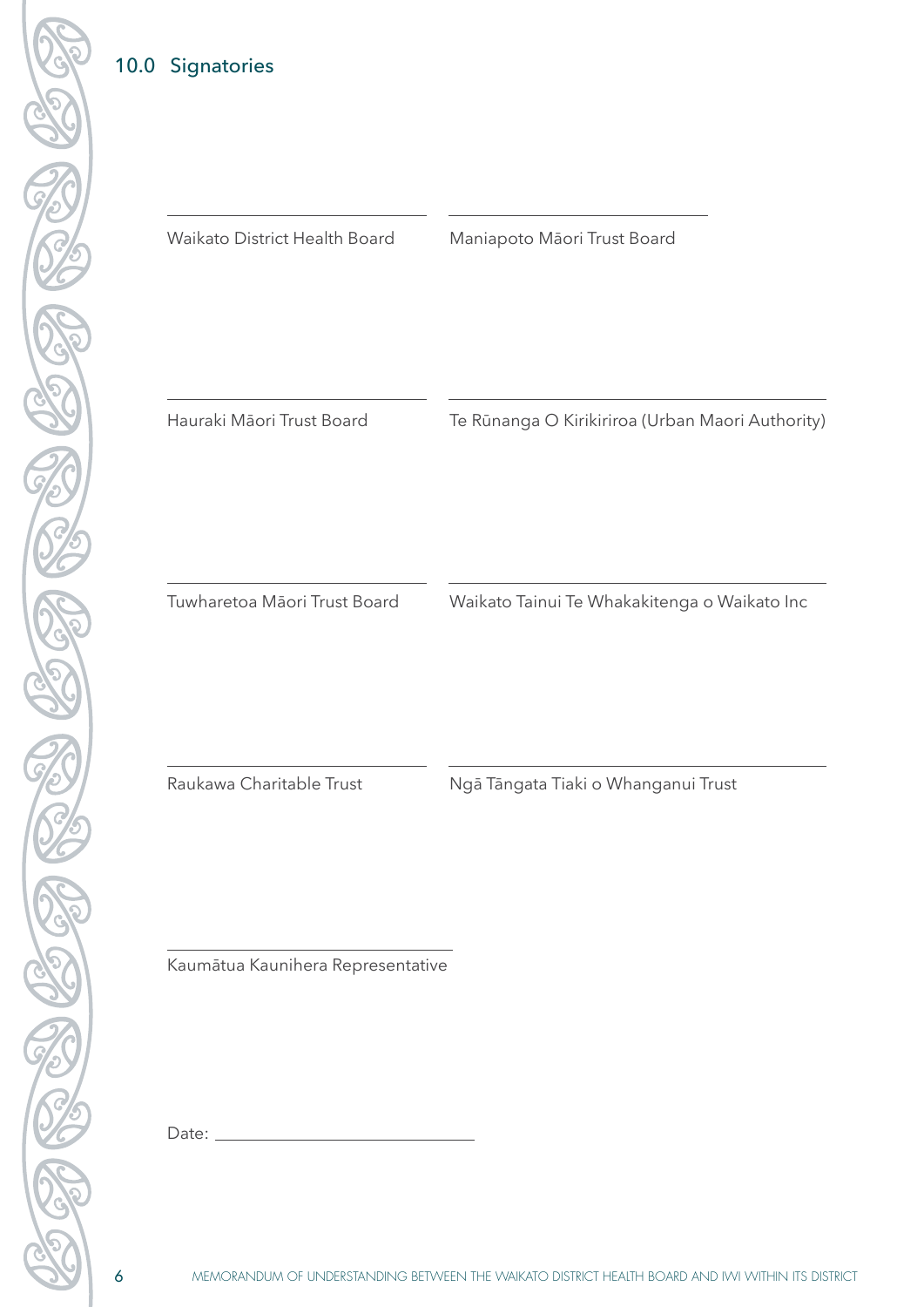# TERMS OF REFERENCE OF THE IWI MAORI COUNCIL

#### Purpose

The purpose of Iwi Māori Council in conjunction with Waikato DHB Board will provide strategic leadership and oversight on all matters pertaining to the impact of health and disability services on Māori. The Memorandum of Understanding between the Board and Iwi Māori Council articulates the intent and contribution of both parties.

### Specific responsibilities

- The Iwi Māori council membership: Iwi means Ngāti Maniapoto, Hauraki, Waikato-Tainui, Raukawa, Ngāti Tuwharetoa, Whanganui, and Te Rūnanga O Kirikiriroa (Maata Waaka) and the Kaunihera Kaumātua (Council of elders)
- So far as this is practicable, to affirm the Iwi Māori Council's position as a primary advocate for Māori at the strategic level in relation to the Board, and to do this by maintaining a strategic overview of the Board's activities and advising where these activities are not considered to reflect the interests of Māori
- To respond to the Board, either directly or following the completion of consultation undertaken by the Council itself, on all matters in respect of which the Board seeks advice collectively from Iwi, Te Rūnanga O Kirikiriroa and the Kaunihera Kaumātua.
- To raise with the Board at its own initiative any matters relating to the other specific responsibilities of the Council including the need to obtain further information as a prerequisite to effective decision making.
- To advise on an appropriate process of consultation where such consultation is proposed to extend beyond consultation with the Council itself.
- To maintain a strategic overview of the Board's programme in respect of identifying and addressing particular areas of concern in relation to Māori health.
- In relation to the responsibilities mentioned above, to maintain a strategic overview of, and provide comment on and input to the Board on its Strategic Plan, Annual Plan and Statement of Intent.
- To nominate persons to represent Māori on the statutory committees of the Waikato DHB.
- To actively participate in the induction and orientation of newly appointed Board and Iwi Māori Council members and the priority given to Māori health gain within the Waikato DHB district.
- To review from time to time in conjunction with the Board these Terms of Reference.

#### Operational requirements of the Iwi Māori Council

- 1) The Iwi Māori Council shall comprise two members from each of the Iwi, two representatives from the Kaunihera Kaumātua and two representatives from Te Rūnanga O Kirikiriroa.
- 2) The Iwi, Te Rūnanga O Kirikiriroa and the Kaunihera Kaumātua shall be free to appoint their respective members to the Iwi Māori Council as they see fit.
- 3) The Iwi, Te Rūnanga O Kirikiriroa and the Kaunihera Kaumātua shall advise the Board of their members appointed to the Iwi Māori Council and of any subsequent change to their members.
- 4) The Iwi, Te Rūnanga O Kirikiriroa and the Kaunihera Kaumātua may send a replacement(s) should their members on the Iwi Māori Council be unable to attend a meeting of the Council so long as the total number of attendees does not exceed two.
- 5) The Iwi Māori Council shall appoint a Chair from within its membership, by any manner deemed appropriate and utilise a rotational option of three years with a maximum of 6 years total or two terms maximum.